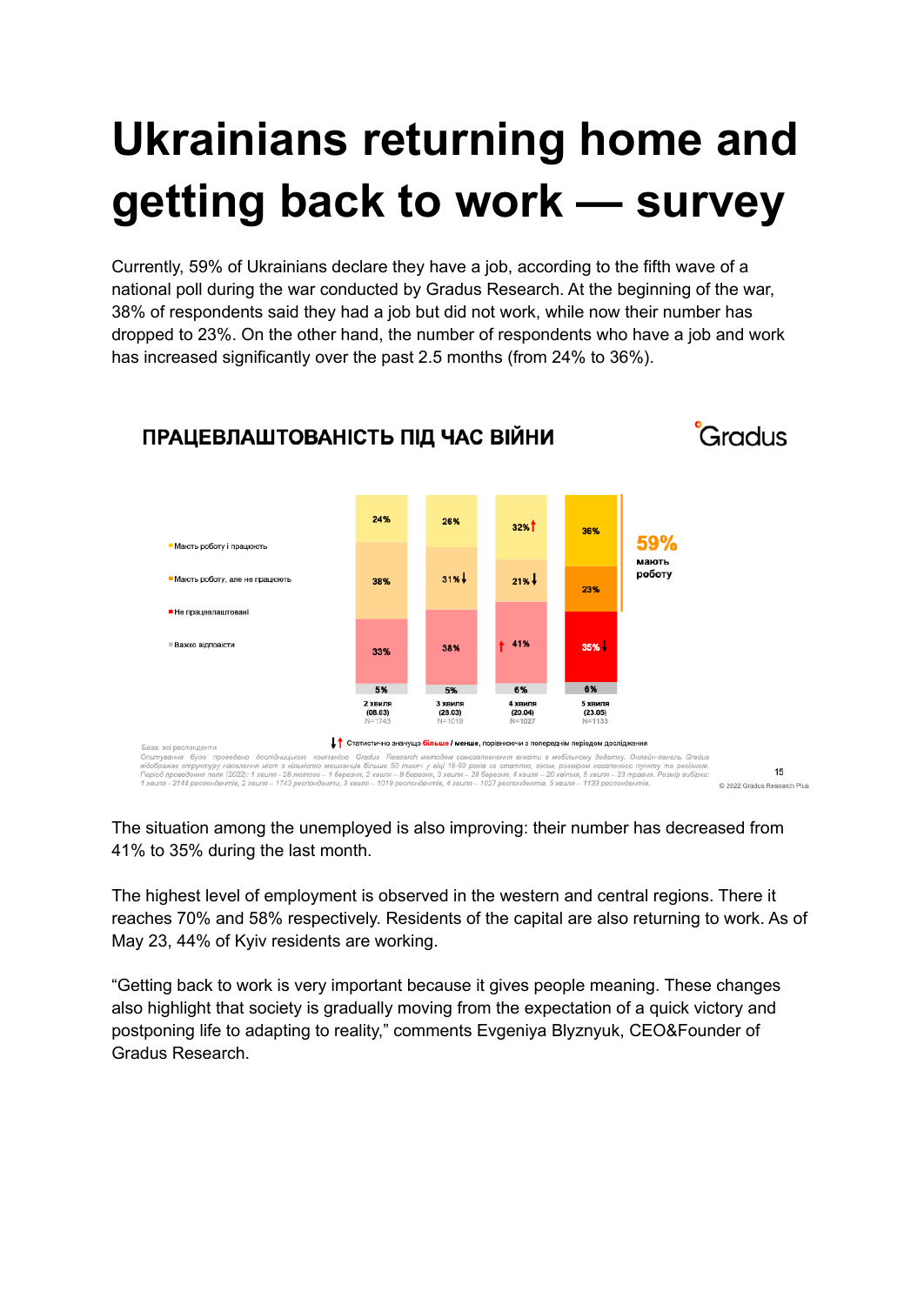## **ПРАЦЕВЛАШТОВАНІСТЬ**







These figures are partly due to the fact that the vast majority of the population of the above-mentioned regions remained in their permanent residences during the war (84% of respondents in the western region and 78% in the central region). And 27% of Kyiv residents have already returned home.

The number of citizens who plan to stay where they are now in case of aggravation of the situation is also growing (this figure has increased from 41% to 53% in a month). 57% of respondents declared their intention to return from abroad as soon as possible, and 19% have not yet made a decision.

As for confidence in Ukraine's ability to repel Russia's offensive, despite war fatigue and constant uncertainty, it remains high at 82%.